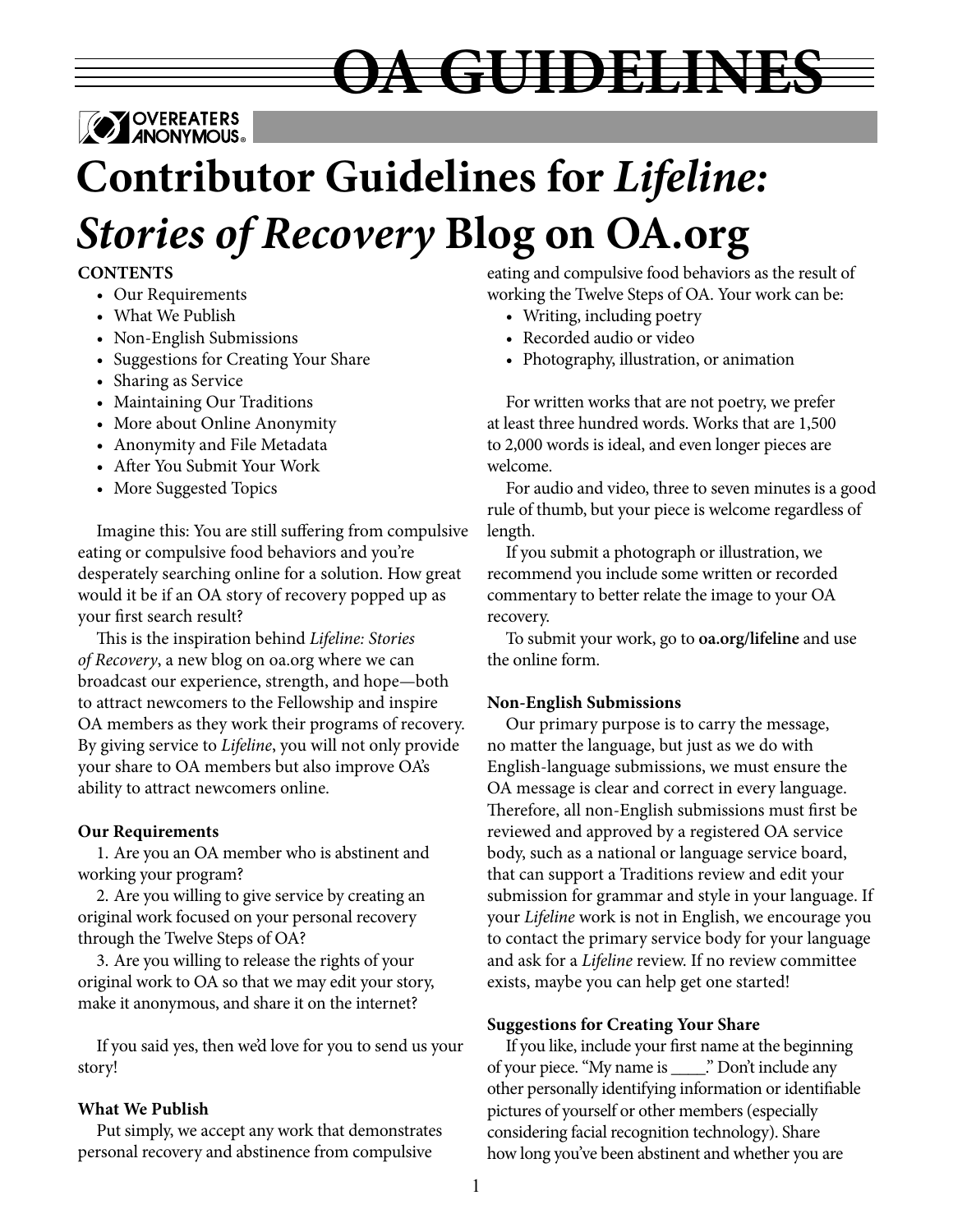

maintaining or working toward a healthy body weight.

As you create your share for *Lifeline*, think about someone who is still suffering and, today, is just like you were before you found OA. What parts of your story are important for them to hear? If that person were searching online for a solution to their problem, what words or phrases might they use that are also a part of your story? There will be plenty of space to focus on the solution, so be sure to include enough of the problem in your share so that this newcomer might find your story online and identify. Include descriptions of your physical, emotional, and spiritual states before you found OA.

Describe what happened after you found OA. What important or memorable things do you want to say about your journey of working the Twelve Steps of OA to find abstinence and recovery? What was it like to change physically, emotionally, and spiritually?

How has OA changed your life? What is it like now to be abstinent and living in recovery? Share your joys!

## **Sharing as Service**

*Lifeline* also welcomes shares that give service to the Fellowship—for example, by examining or celebrating aspects of your personal journey through the Twelve Steps and how you have experienced your gifts of abstinence and recovery. You can give service to OA members in any of these suggested ways:

- Observations about our Steps, Traditions, Tools, Principles, or Concepts of OA Service, including how they have related to your recovery
- Shares that give your Twelfth Step Within, providing hope to those in our Fellowship who are still suffering
- Relating your positive OA experiences in a lively, colorful, or humorous way
- Addressing your difficult OA experiences in a constructive, nonjudgmental, and nonpreaching manner
- Describing how your OA program has helped you resolve a conflict, improved your self-esteem, or made your life manageable
- Sharing your experience and questions as a newcomer
- Giving a positive history or account of OA in your service area

There are many ways to give service through sharing. For more ideas, see the **More Suggested Topics** list below.

#### **Maintaining Our Traditions**

*Lifeline: Stories of Recovery* is committed to upholding the Twelve Traditions of Overeaters Anonymous. Before you submit your share, we suggest you, your sponsor, and/or OA friend review your work for Tradition issues. OA World Service will also edit your work if possible, or may reject your work if Tradition issues are found.

## **More about Online Anonymity**

Carrying the message online means upholding a higher standard for anonymity. We are sharing our recovery via public media, and the risks of breaking anonymity on the internet are different. For example, voice recognition technology could be used to expose an OA speaker's identity if that member also has a prominent online presence outside of the rooms.

In your share, you should do your best to obscure personal details that could give away who you are, what you do outside of the rooms, and where you live or visit. This also applies to anyone you reference in your share, such as a family member. This is especially important if you record audio or video because it won't be as easy for the World Service Office to make editorial changes.

#### **Anonymity and File Metadata**

Be advised that the software we use for text, images, audio, and video will almost always add metadata to a file to describe who, what, where, when, and how the file was created. Your software may be configured to add your full name and GPS coordinates (latitude and longitude) to the file you create. If it is not deleted, that metadata will be accessible to anyone who views the file.

To protect your anonymity, WSO staff will review your file and delete personally identifying metadata before your work is circulated internally for editing and review.

#### **After You Submit Your Work**

After you submit your work using the online form at **oa.org/lifeline**, WSO staff will file your submission. When it is selected for publication, WSO staff will first make your work anonymous by removing any identifying information except for your first name if you use it in the body of your share. Next, your work will be edited, as needed, to meet our publication standards. Additionally, your work may be enhanced. For example, if you send a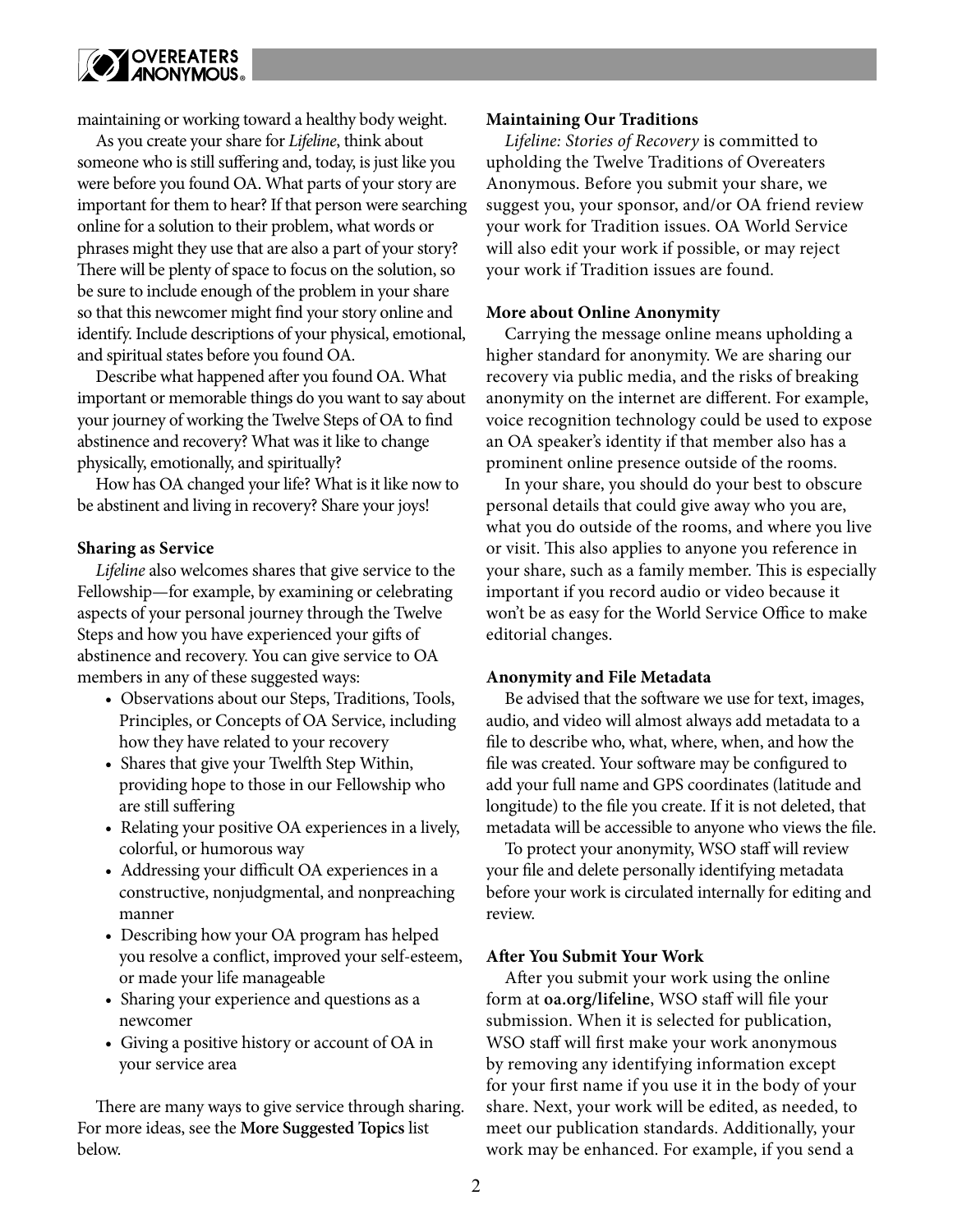

written share, your work may also be used to create an audio recording or a video. Enhancements will be created by WSO staff or by a WSO-led team of OA members giving service through their talents with digital arts. If you are interested in joining this team, contact the World Service Office.

You will receive notification from the WSO when your work is published.

## **More Suggested Topics**

We invite you to write first from your heart. You may also find inspiration among these suggested topics. We recommend you write directly to the topic you have chosen and relate this topic to your personal recovery from compulsive eating and compulsive food behaviors through working the Twelve Steps of OA.

*Meeting Special Topics recognized by OA* 90 Day Ask-It Basket (questions are sent to OA trustees) Literature Maintenance Newcomer OA-HOW Recovery from relapse Speaker Spirituality Teen-friendly Tools Writing

#### *Meeting Special Focuses recognized by OA*

100-pounders (45 kg) Anorexia Bulimia Asian Pacific Islanders Atheist/Agnostic/Secular Bariatric Surgery Black, Indigenous, and People of Color Health issues LGBTQ+ Men Women Young People

*Other Topics You Can Relate to Your Recovery* Abstinence Action plan

Addiction Aging Anonymity Anorexia Asking for help Attitude Attraction Bingeing Body image Character defects Compulsion Cross talk Deadly disease Difficult situations Education Emotions Events (your experience at an OA workshop, retreat, etc.) Exercise Fear and resentment Feelings Fellowship General observations about recovery in OA Goals Gratitude Grieving and loss Higher Power Hitting bottom Holidays Honesty Humor Illness Infertility International Day Experiencing Abstinence (IDEA) Isolating Keep coming back Letter to the editor (Share-It) Loners Longtimers Meetings Membership retention Miracles Motivation OA Birthday Perfectionism Physical recovery Plan of eating Prayer Pregnancy